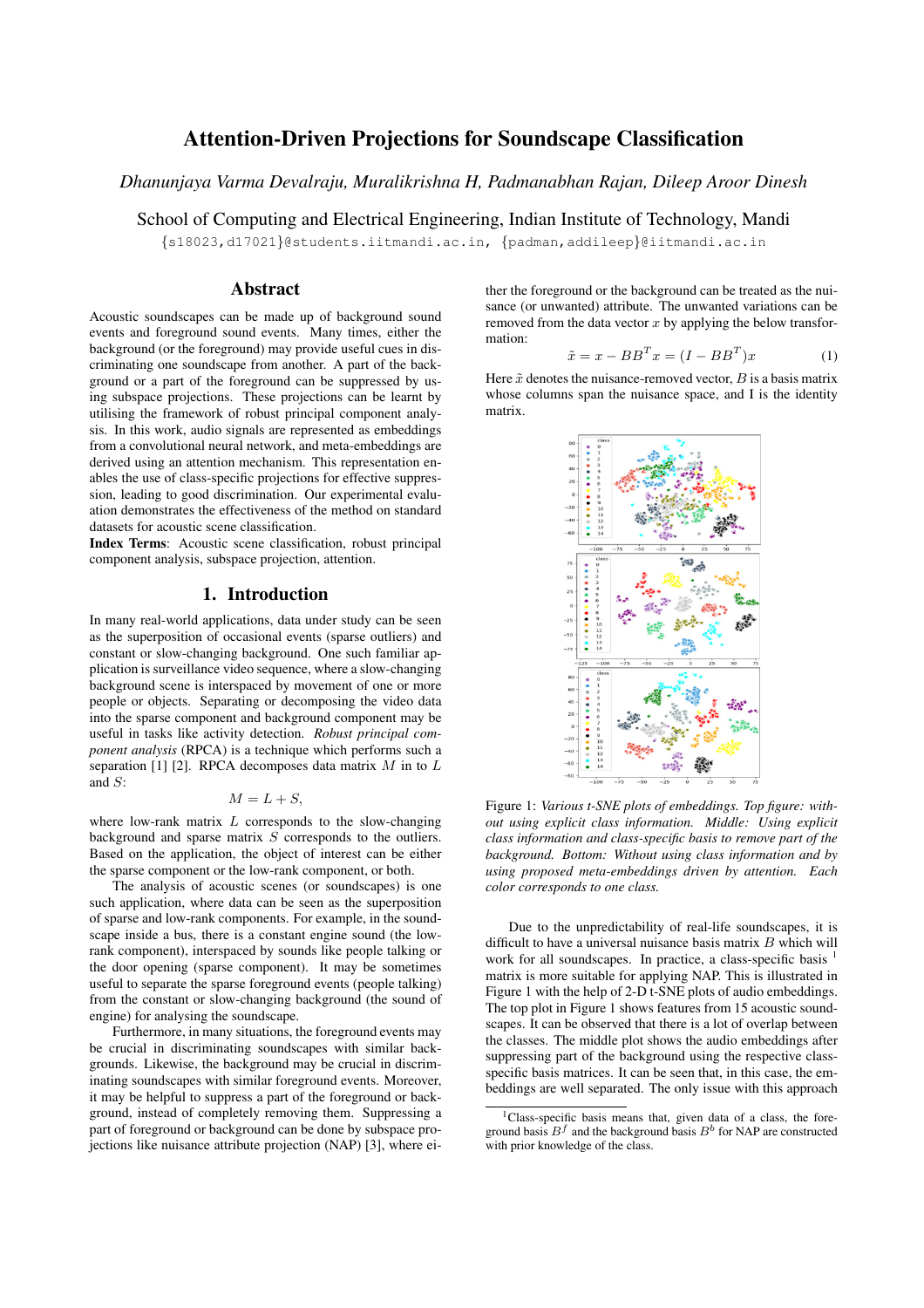is that, during deployment, we do not know the true class, and hence we do not know which basis matrix to use. This paper addresses this issue.

In this work, all audio signals are represented as embeddings from a deep convolutional neural network (CNN). Let the total number of classes under consideration be C. We propose a new framework for RPCA-based subspace projection, where in, an audio embedding is projected into  $C$  separate subspaces using class-specific bases. We adopt the attention-based model in  $[4]$  for combining these C projected embeddings, corresponding to a single audio sample, into one embedding. This attention model is trained to produce an embedding which will be similar to the one using it's class-specific basis. In other words, we bypass the problem of explicitly choosing the class-specific basis by training the network to come up with an embedding similar to the one produced by the class-specific basis, without knowledge of the class label.

We term the learned embedding as *meta-embedding*. The word meta-embedding is borrowed from natural language processing (NLP) literature, which means embedding learned by combining different embedding sets [5]. Later a support vector machine (SVM) is trained using these meta-embeddings for acoustic scene classification (ASC) task. The third plot in Figure 1 shows the t-SNE plot with meta-embeddings obtained with the proposed attention model. From the plot we can observe the classes are well separated, similar to the plot which utilized the class-specific projection. This endorses our belief in using the attention model to produce embeddings similar to the class-specific projection embeddings.

Research in acoustic scene classification has been spurred by the DCASE challenges [6]. Several state-of-the-art systems for ASC can be found in the challenge entries, which include [7], [8] and [9]. In the literature, many studies have addressed the ASC task by extracting rich features. Mainly due the success of CNNs in computer vision, CNN based architectures are adopted in ASC as well. Such approaches include the use of time-frequency representation of an audio signal such as scalogram [10], constant-Q transform spectrogram [8] [11] and logmel spectrogram [12] [7] treated as input images. CNN based models are then trained to extract rich features for downstream classification. Some studies applied source separation methods to extract discriminative features, though the explicit lowrank and sparse representation as in RPCA is not applied. Mun et al.[13] proposed to extract discriminative features from the intermediate layer of an recurrent neural network (RNN) for ASC, where the RNN model was trained for source separation. Han et al.[9] proposed to use spectrograms from binaural audio, harmonic-percussive source separation and background subtraction to train an ensemble neural network to achieve better classification accuracy. In this paper, we explore RPCA based decomposition with meta-embeddings as rich discriminative features for SVMs.

## 2. Robust principal component analysis

Principle component analysis (PCA) is a technique widely used in data analysis mostly for dimensionality reduction and denoising. PCA can be solved by performing singular value decomposition (SVD) on the given data matrix  $M$ . But SVD is sensitive to outliers and performs poorly when data is corrupted with outliers. In real world, data corruption is quite common and due to which, PCA tends to find the directions which are far from the true directions. Robust PCA (RPCA) overcomes some of these limitations with reasonable assumptions about the data [1]. A



Figure 2: *RPCA based foreground and background separation. The phase of original audio signal is used to reconstruct foreground and background signals [14].*

well-used formulation of RPCA is the problem of decomposing the data matrix  $M$  into the sum of a low-rank matrix  $L$  and sparse matrix  $S$  [2]. By solving the following convex problem we can recover the low-rank matrix:

$$
\text{minimize } ||L||_* + \lambda ||S||_1,\tag{2}
$$

subject to 
$$
L + S = M
$$
, (3)

where  $M, L$  and  $S \in \mathbb{R}^{n \times n \times 2}$ ,  $\lambda > 0$  is a free parameter, || · ||<sup>∗</sup> denotes the nuclear norm, i.e., sum of singular values and  $|| \cdot ||_1$  denotes the  $l_1$ -norm. We use the procedure proposed by Huang et al.[14] to separate singing voice from monaural recordings, including details on how to solve the above convex problem and the choice of the  $\lambda$  value.

Fig 2 illustrates the procedure of RPCA applied to an audio signal. The spectrogram representation of the audio signal is treated as data matrix  $M$ . This data matrix  $M$  is approximated as  $L + S$ , where L and S represents the background and the foreground spectrograms respectively. The phase of original signal and inverse short-time Fourier transform are used to reconstruct the background and foreground audio signals from  $L$  and  $S$ .

#### 3. Attention

Attention models were first proposed for machine translation [15] [16], where the words in a sentence are attended differently. Attention models are designed to give more relevance to important words and ignore irrelevant words. A variant of the attention model is proposed by Kiela et al [5] in which, decision of picking a word embedding for a given setting is made by a neural network. This learned word embedding is known as dynamic meta-embedding. Kong et al [4] applied attention mechanism for audio tagging and sound event detection with weakly labelled data. They showed that attention models can be used for decision making in a multiple instance learning setting. Also, they proposed decision-level as well as feature-level attention neural networks for audio tagging. Our work is conceptually similar to dynamic meta-embedding [5], where in, we wish the model to select the suitable embeddings.

#### 4. The proposed method

Let  $D_i = \{x_{i1}, x_{i2}, x_{i3}, \ldots, x_{in}\}$  be *n* training samples for class  $i, i \in \{1, 2, ..., C\}$ . Let  $D_i^f = \{x_{i1}^f, x_{i2}^f, x_{i3}^f, ..., x_{in}^f\}$ be *n* foreground training samples for class *i*. Let  $D_i^b$  =  ${x_{i1}^b, x_{i2}^b, x_{i3}^b, ..., x_{in}^b}$  be *n* background training samples for class *i*. All these samples  $x_{ik}$ ,  $x_{ik}^f$ ,  $x_{ik}^b \in \mathbb{R}^d$  are the feature vectors extracted from the last layer of the CNN  $L^3$ -Net [17]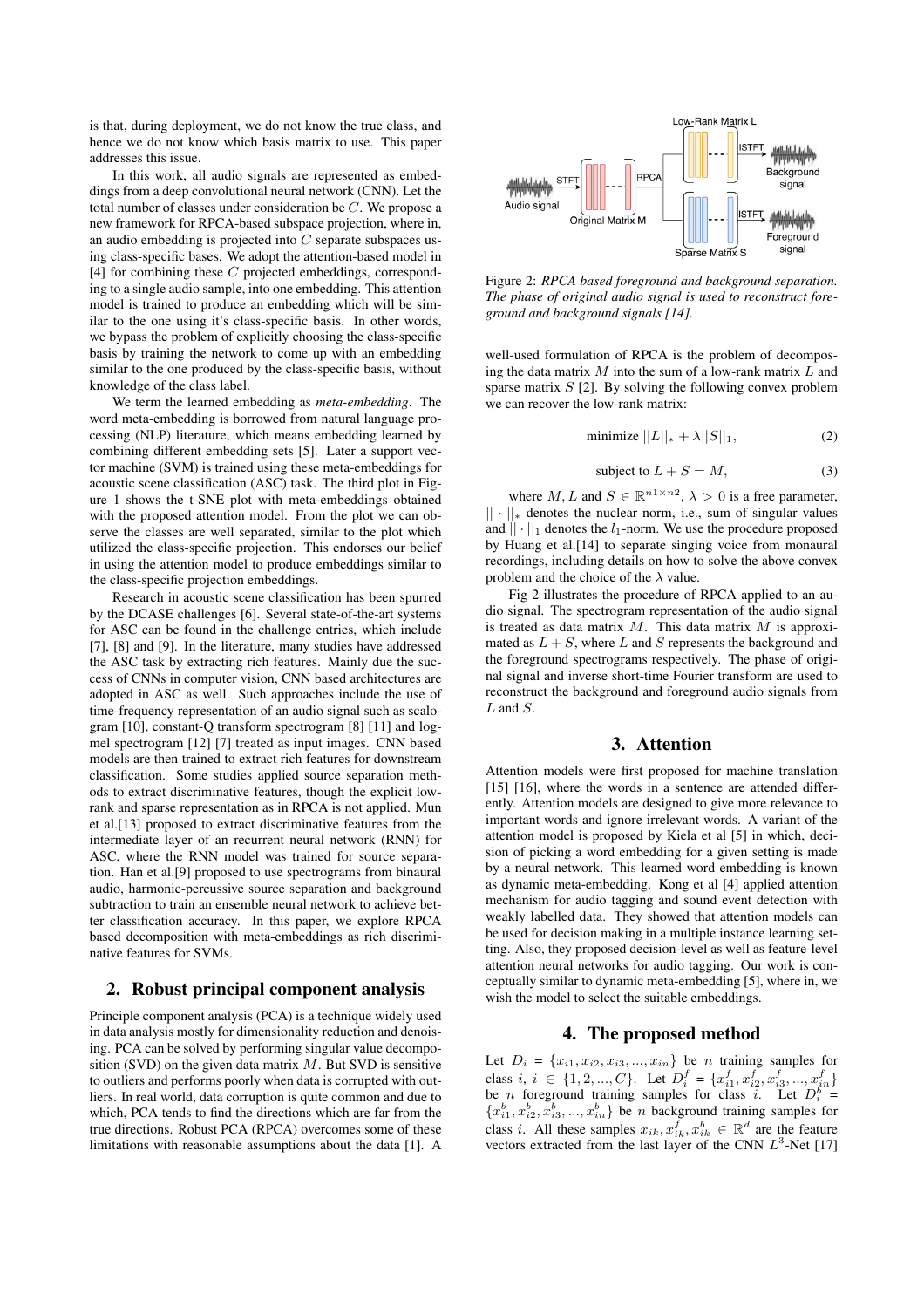

Figure 3: *Class-specific background and foreground basis construction for NAP, where* i *specifies the class.*

[18].  $x_{ik}$  is derived from the input audio sample,  $x_{ik}^f$  and  $x_{ik}^b$ are derived after performing RPCA on the input audio sample.

Let  $B_i^f, B_i^b \in \mathbb{R}^{d \times d}$  be the foreground and background NAP bases corresponding to class  $i$  respectively. These classspecific bases are computed by performing PCA on foreground and background training samples belonging to class  $i$ , i.e.,  $D_i^f$ and  $D_i^b$  respectively as shown in Figure 3.

The proposed framework is illustrated in Figure 4. First, features are extracted from the given audio sample, let this be represented by  $x$ . For the moment, let us consider the foreground sound events as nuisance attributes. In this case, NAP is performed on  $x$  as shown below.

$$
\tilde{x}_i^b = x - B_i^f B_i^{fT} x \quad \forall i \in \{1, 2, \dots, C\}
$$
 (4)

$$
\widetilde{X}^b = \{\tilde{x}_1^b, \tilde{x}_2^b, ..., \tilde{x}_C^b\}
$$
 (5)

Here  $\widetilde{X}^b \in \mathbb{R}^{d \times C}$  is the set of vectors that represents foreground removed representation for a single audio sample. Similarly, if we consider background sound events as nuisance attributes, then NAP is performed on  $x$  as shown below.

$$
\tilde{x}_i^f = x - B_i^b B_i^{bT} x \quad \forall i \in \{1, 2, \dots, C\}
$$
 (6)

$$
\tilde{X}^{f} = \{\tilde{x}_{1}^{f}, \tilde{x}_{2}^{f}, ..., \tilde{x}_{C}^{f}\}
$$
 (7)

Here  $\widetilde{X}^f \in \mathbb{R}^{d \times C}$  is the set of vectors that represents background removed representation for a single audio sample. In both the representations, each sample is projected in to  $C$  different subspaces using class-specific bases.

We adopt the feature-level attention in [4] for learning meta-embedding, whose model architecture is shown in Figure 5. This neural network has one input layer of length  $d$  and output layer of length  $C$  (d is the dimension of embeddings and  $C$ is the number of classes), and 2 parallel fully-connected hidden layers of length l, one for attention function  $p()$  and another for learning better representations  $u($ ).

We denote the input to the attention model as  $\widetilde{X} \in \mathbb{R}^{d \times C}$ . If we are considering the background as the nuisance attribute, then  $\widetilde{X} = \widetilde{X}^f$  otherwise  $\widetilde{X} = \widetilde{X}^b$ . Let  $\widetilde{x} \in \mathbb{R}^d$  be a column vector in  $\widetilde{X}$  i.e.,  $\widetilde{x} \in \widetilde{X}$ . The function  $u(\widetilde{x})$  can be modelled as

$$
u(\tilde{x}) = \sigma(W\tilde{x} + b)
$$
 (8)

where  $u(\tilde{x}) \in \mathbb{R}^l$ ,  $\sigma$  can be any linear or non-linear function to increase the representation ability of the model. The attention function  $p(\tilde{x})$  can be modelled as

$$
v(\tilde{x}) = \phi(U\tilde{x} + c), \tag{9}
$$



Figure 4: *Proposed framework to suppress class-specific background using NAP, where* i *specifies the class. A self-attention mechanism is used to derive a final embedding from these classspecific embeddings for classification. Same framework is used to suppress class-specific foreground as well by performing NAP* with  $B_i^f$  instead of  $B_i^b$ , which gives  $\tilde{x}_i^b$  instead of  $\tilde{x}_i^f$ .



Figure 5: *Self-attention model architecture. The embeddings extracted post fusion are used to train the SVM classifier.*

$$
p(\tilde{x})_j = v(\tilde{x})_j / \sum_{\tilde{x} \in \tilde{X}} v(\tilde{x})_j \tag{10}
$$

where  $\phi$  is the sigmoid function to view  $p(\tilde{x})_j$  as a probability and  $p(\tilde{x}) \in \mathbb{R}^l$ ,  $v(\tilde{x}) \in \mathbb{R}^l$  and j represents the index term. Equation 10 can be interpreted as *softmax* over  $v(\tilde{X})$  along the dimension C, where  $v(\tilde{X}) \in \mathbb{R}^{l \times C}$  and  $\tilde{x} \in \tilde{X}$ . Equation 10 is repeated for each component of  $p(\tilde{x})$ . The attention aggregation of  $u(\tilde{x})$  and  $p(\tilde{x})$  produces a meta-embedding by combining C embeddings in to a single vector as:

$$
h = \sum_{\tilde{x} \in \tilde{X}} p(\tilde{x}) \odot u(\tilde{x}) \tag{11}
$$

where  $h \in \mathbb{R}^l$  is the meta-embedding,  $\odot$  represents elementwise product. This model is trained for classification using Adam optimizer and categorical cross-entropy loss function. Once this model is trained, features are extracted from the layer before the output, which gives meta-embedding h.

The effect of applying the attention module is illustrated in Figure 6. The top row of Figure 6 shows the bivariate kernel density estimate contours for two acoustic scenes "grocery store" and "metro station" using two randomly chosen dimensions from 234 training audio samples. We can clearly see that features from these two classes have high overlap. After obtaining the meta-embedding after attention, the overlap is considerably reduced. This is also the case for another two acoustic scenes "home" and "office", shown in bottom row of Figure 6.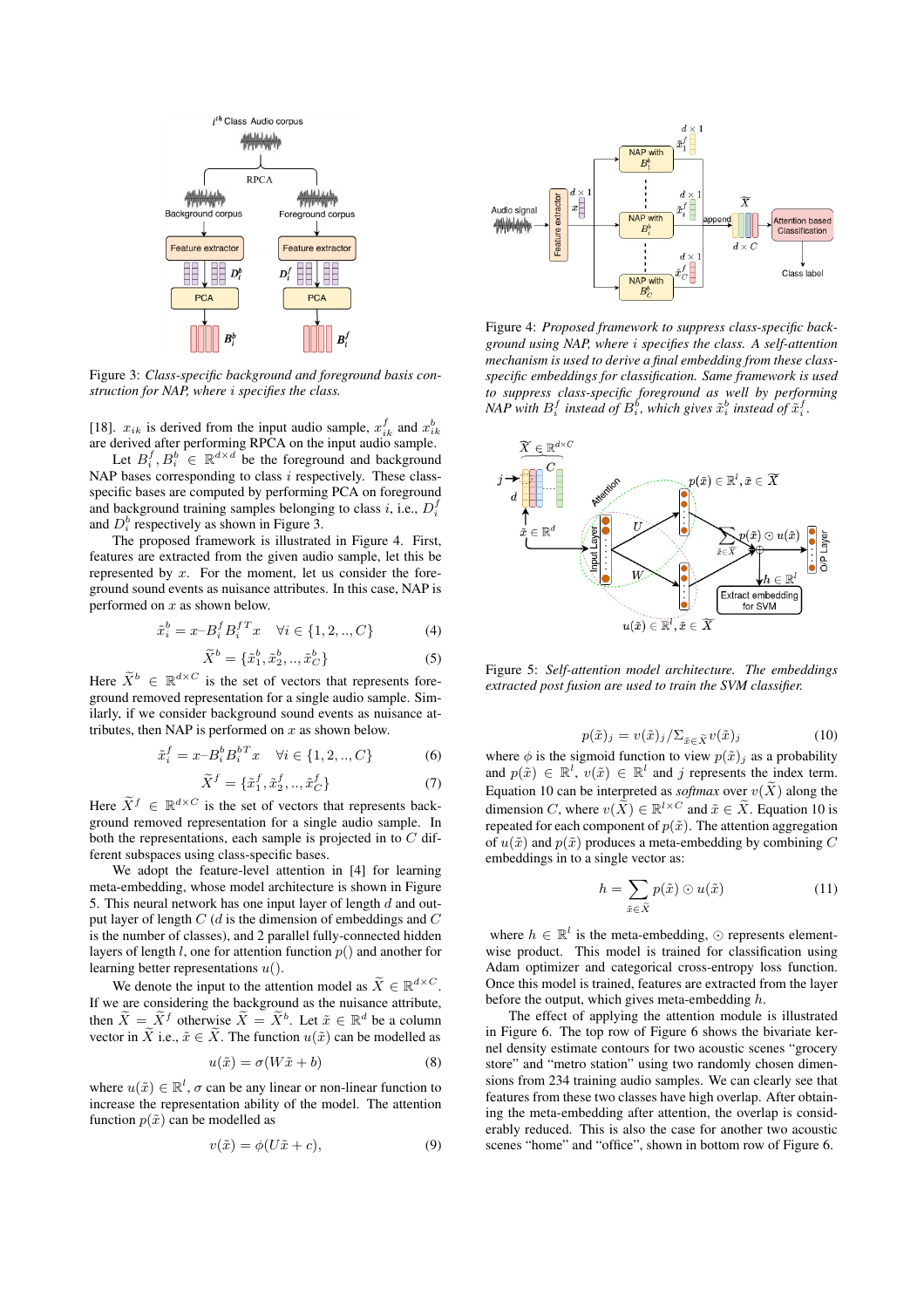

Figure 6: *Illustration of bivariate kernel density estimate with 2 randomly picked features. Top row: scenes "grocery store" and "metro station" before and after applying attention. Bottom row: scenes "home" and "office" before and after applying attention.*

## 5. Experimental evaluation

In this section, we describe the experiments used to evaluate the proposed framework for acoustic scene classification. The primary purpose of the experiments is to investigate the effect of the suppression of the foreground and background. The suppression is achieved using meta-embeddings, and the amount of suppression is controlled by the dimension of the subspace during NAP.

For comparison, we use a baseline system which uses features from the input audio sample (considered together with foreground and background). These are embeddings from  $L^3$ -Net without applying NAP or attention. We also compare our method with systems reported in [7] and [8] on the same data. The system in [7] is an ensemble of different subsystems, each trained with different features like MFCC features, audio segment level feature vectors, mel and log scaled filter banks. The system in [8] is a fusion of multiple features from multiple CNNs trained on various spectral representations of the audio.

Datasets: We evaluate the proposed framework using two acoustic scene classification (ASC) datasets. a) TUT Acoustic Scenes 2017 dataset (DCASE 2017 task 1) [6]. The dataset has a development set and an evaluation set corresponding to 15 acoustic scenes. b) LITIS Rouen Audio scene dataset (3026 samples) comprising of 19 acoustic scene classes [19].

Feature extraction: We use Openl3 python library to extract deep audio embeddings from an audio sample [17] [18]. The extracted embedding is then averaged to get a 6144  $\times$  1 vector  $(d = 6144)$ .

Learning class-specific bases for NAP: We utilize the Matlab implementation of RPCA in [14] to separate foreground and background from an audio sample (see Figure 2). Post separation, features are extracted from the foreground as well as background samples using Openl3 library as discussed earlier. Then, PCA is performed on the class-specific foreground and background samples to get class-specific nuisance basis for the foreground  $B_i^f$  and background  $B_i^b$  respectively as shown the Figure 3. We can control the amount of foreground and background to be removed by varying the number of principal components used as columns in  $B_i^f$  and  $B_i^b$  respectively. In all cases, the classifier is a simple one against one SVM with linear kernel.

Results and discussions: The first orange bar in Figure 7(a), (b) shows the results of the baseline system with development and evaluation datasets respectively. Figure 7 also shows the performance of the proposed attention-based systems, when



Figure 7: *Classification results after suppression. The subplots (a) and (b) gives results for DCASE development and evaluation dataset: baseline, after suppressing foreground, after suppressing background and results from [7], [8]. The subplot (c) gives the results for LITIS Rouen dataset: baseline, after suppressing the foreground, after suppressing the background. The number under NAP specifies number of basis components.*

foreground is suppressed (NAP-F) and when the background is suppressed (NAP-B), on the DCASE development dataset. Foreground suppression uses 200 columns for the NAP basis, and background suppression uses 50 columns, with  $d = 6144$ and  $l = 256$ . We observe 2% and 3.8% increase in classification accuracy from the baseline, when the foreground and the background are treated as nuisance attributes respectively.

On the DCASE evaluation dataset, we observe 1.79% and 3.52% increase in classification accuracy from the baseline when foreground and background is treated as nuisance attributes respectively. The number of basis vectors used are 250 for the foreground and 5 for the background. For the evaluation dataset, we treated the entire development dataset as training data to find the class-specific basis, as well as to train the attention model and the SVM. Figure 7 also shows that the proposed method is comparable to the results in [7] and [8], which are more complex ensemble-based methods, and are among the top performers in the DCASE 2017 challenge. The proposed method uses a relatively simple linear SVM as the classifier. The suppression of the foreground and the background provides better discrimination of confusing events across various classes. The further combination of foreground suppression and background suppression did not result in tangible benefits.

On the LITIS Rouen dataset, when 80% of data is used for the training and 20% for the testing, we observe 2.31% and 3.63% increase in classification accuracy from the baseline when foreground and background is treated as nuisance attributes respectively. The number of basis vectors used are 250 and 50 for the foreground and the background respectively. The relative increase in classification accuracy from the baseline model is similar with both the datasets.

#### 6. Conclusion

In this paper, we showed that suppressing a part of the foreground or background is helpful in classifying acoustic soundscapes. The framework of RPCA helps in determining the subspaces, the projection into which, makes the suppression possible. By using meta-embeddings derived from an attention mechanism, class-specific projections can be utilized for effective suppression, which in turn helps in better discrimination of the soundscapes. Our experiments show that the both the background and the foreground has useful information for this purpose.

Acknowledgement: This work was partially supported by the DRDO grant NRB-459/SSB/19-20.